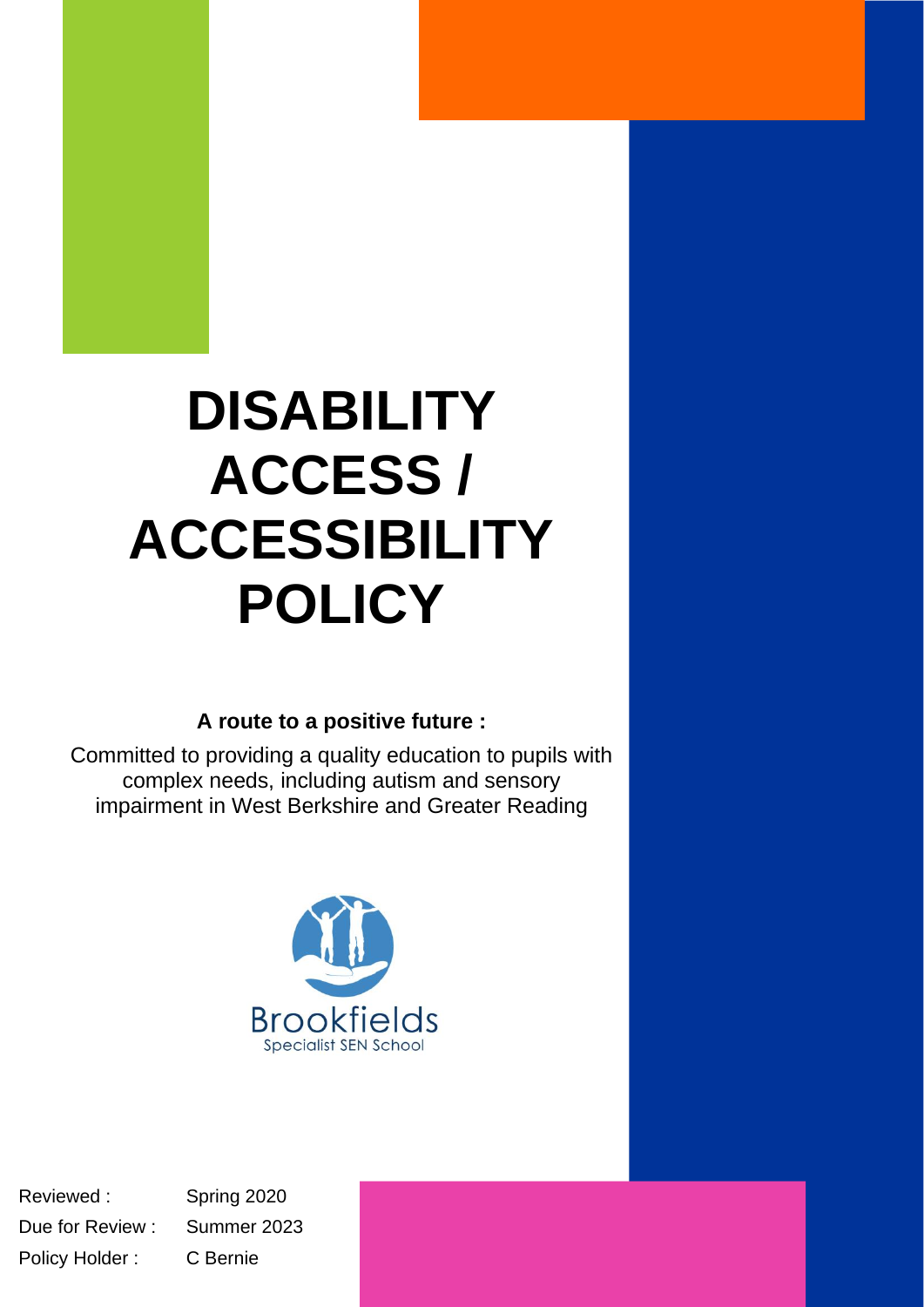## **Brookfields School Equalities Statement**

**All pupils at the school are offered a broad, balanced, stimulating and relevant curriculum regardless of their background, culture or ability. Each pupil is valued for who they are and what they bring to the school. We appreciate and celebrate the richness of diversity within the school community as well as the wider community. Through the work we do across the school on developing Values, we actively promote the importance of tolerance, co-operation, courage, determination, friendship and respect. Through this approach, pupils develop independence, confidence and integrity which prepares them for their future lives.**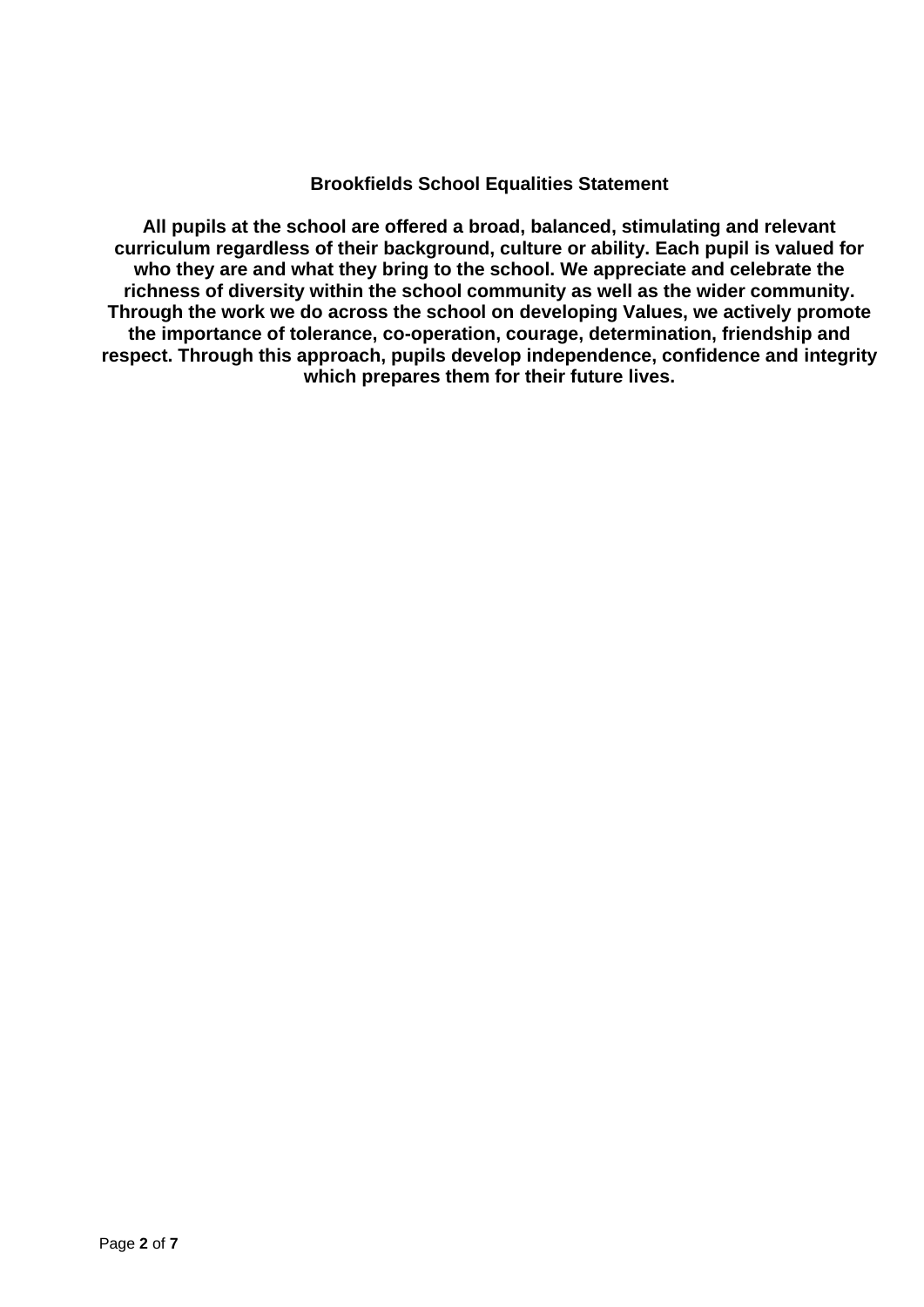## Introduction:

Since 2001 when the Special Educational Needs (SEN) and Disability Act became a requirement, all schools have had to carry out audits and draw up their plan to show how their school will improve access for children with SEN / disabilities to the curriculum, to information and to the environment.

An additional requirement was introduced in December 2007 for schools to have a Disability Equality Scheme, setting out how schools will meet the new disability equality duty. The scheme applies to all public bodies and is much broader than the Access Plan as it covers staff, parents, governors and the general community as well as pupils. There is an expectation that disabled people will be consulted before drawing up the scheme and that evidence will be gathered to assess how well schools are performing on disability equality and what still needs to be done.

There are 6 elements in the plan

- 1. To promote equality of opportunity between disabled people and other people
- 2. To eliminate harassment of disabled people that is related to their disability
- 3. To promote positive attitudes towards disabled people
- 4. To encourage participation by disabled people in public life
- 5. To take steps to meet disabled people's needs, even if this requires more favourable treatment
- 6. To eliminate discrimination that is unlawful under The Equality Act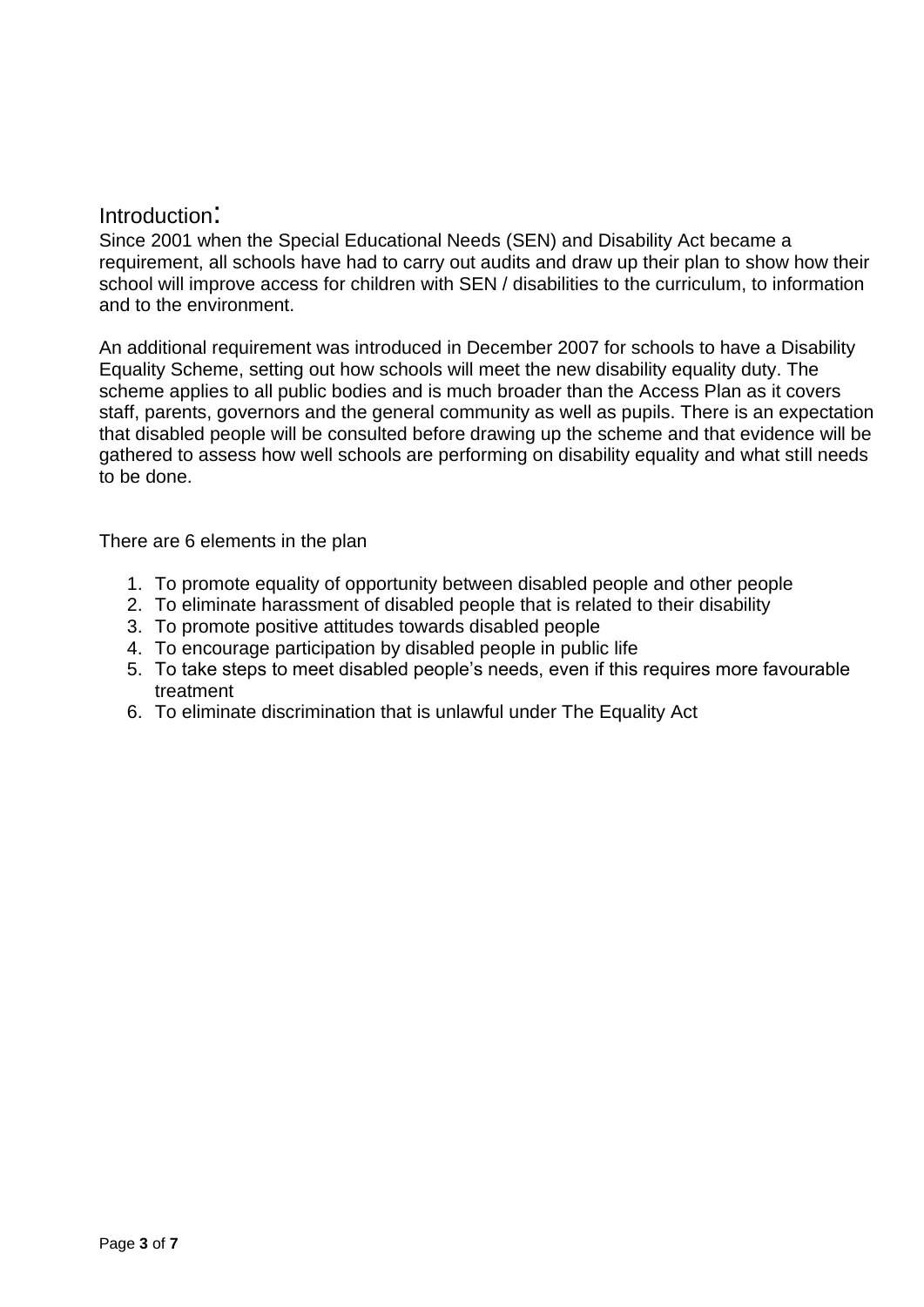|                | The following strategies have been identified as addressing the<br>issues of Equality                                                                                                                                                                                                                                                                                                                                                                                                                                                                                                                                                                                                                                                                                                                                                                                                                                                                                                                                                                                                                                                                                                                                                                                                                                                                                                                                                                                                                                                                                                                                                                                                                                                                                                                                                                                                                                                                                                                                                                                                                                                                                                                                                                               |
|----------------|---------------------------------------------------------------------------------------------------------------------------------------------------------------------------------------------------------------------------------------------------------------------------------------------------------------------------------------------------------------------------------------------------------------------------------------------------------------------------------------------------------------------------------------------------------------------------------------------------------------------------------------------------------------------------------------------------------------------------------------------------------------------------------------------------------------------------------------------------------------------------------------------------------------------------------------------------------------------------------------------------------------------------------------------------------------------------------------------------------------------------------------------------------------------------------------------------------------------------------------------------------------------------------------------------------------------------------------------------------------------------------------------------------------------------------------------------------------------------------------------------------------------------------------------------------------------------------------------------------------------------------------------------------------------------------------------------------------------------------------------------------------------------------------------------------------------------------------------------------------------------------------------------------------------------------------------------------------------------------------------------------------------------------------------------------------------------------------------------------------------------------------------------------------------------------------------------------------------------------------------------------------------|
| 1              | Establishing, maintaining and developing a school culture and ethos of equality between<br>disabled people and others.                                                                                                                                                                                                                                                                                                                                                                                                                                                                                                                                                                                                                                                                                                                                                                                                                                                                                                                                                                                                                                                                                                                                                                                                                                                                                                                                                                                                                                                                                                                                                                                                                                                                                                                                                                                                                                                                                                                                                                                                                                                                                                                                              |
|                | Brookfields is committed to recognising the uniqueness of every individual - this<br>is reflected on our website and in our brochure. The admissions process<br>ensures that information about each pupil is collected and acted upon – with<br>regard to specialist equipment or training required by staff. The curriculum is<br>differentiated to the needs of the pupil and all pupils are included as much as<br>possible in activities, including those taking place off site.<br>Parents are included in their child's education as much as possible - they are<br>invited to attend an Annual Review, open days and evenings, parents' evenings<br>and assemblies. Brookfields has an 'Open Door' policy.<br>Achievements are celebrated-currently in a public manner but in line with the<br>$\bullet$<br>Therapeutic Thinking Approach we are moving towards private<br>acknowledgement of effort and achievement.<br>There are high expectations about the behaviour of pupils. A behaviour policy is<br>$\bullet$<br>shared with parents, and pupils experiencing difficulty can be referred to the<br>School's 'Autism and Behavioural Support Service'. Parents are also<br>encouraged to make use of this service, which includes the Family Support<br>Worker who is available in the evenings and at weekends or during school<br>holidays. The school has a strong anti bullying policy and takes this area very<br>seriously. Pupils work on this subject during PSHE sessions and great<br>emphasis is placed on appropriate behaviour.<br>Regular staff training ensures up to date knowledge of strategies and<br>disabilities. Brookfields has adopted a BILD accredited policy for behaviour<br>support - PROACT SCIPr UK® but will be adapting our approach in line with<br>West Berkshire's move to introduce Therapeutic Thinking into all West Berks<br>schools, The Relationship and Education for the Autistic Child (REACh)<br>approach for autistic pupils and the Mobility Opportunities via Education<br>(MOVE) scheme for those pupils experiencing mobility difficulties. Staff access<br>training on the specific disabilities experienced by our pupils through our<br>Induction programme and our online training programme. |
| $\overline{2}$ | Listening to the views of pupils, parents, staff and the wider community                                                                                                                                                                                                                                                                                                                                                                                                                                                                                                                                                                                                                                                                                                                                                                                                                                                                                                                                                                                                                                                                                                                                                                                                                                                                                                                                                                                                                                                                                                                                                                                                                                                                                                                                                                                                                                                                                                                                                                                                                                                                                                                                                                                            |
|                | Pupils are encouraged to express their views at all times daily including during<br>circle times and discussions with staff. For more troubling situations we have 4<br>Emotional Literacy Support Assistants (ELSA's) available for pupils to talk to<br>should they need to do so. Annual reviews, and the School Council give pupils<br>a more formal vehicle through which to express their views<br>Parent's views are sought via parents' evenings and annual reviews. Individual<br>Education Plans (IEP's) and behaviour plans are shared.<br>Staff views are sought during staff meeting time the school self evaluation form                                                                                                                                                                                                                                                                                                                                                                                                                                                                                                                                                                                                                                                                                                                                                                                                                                                                                                                                                                                                                                                                                                                                                                                                                                                                                                                                                                                                                                                                                                                                                                                                                              |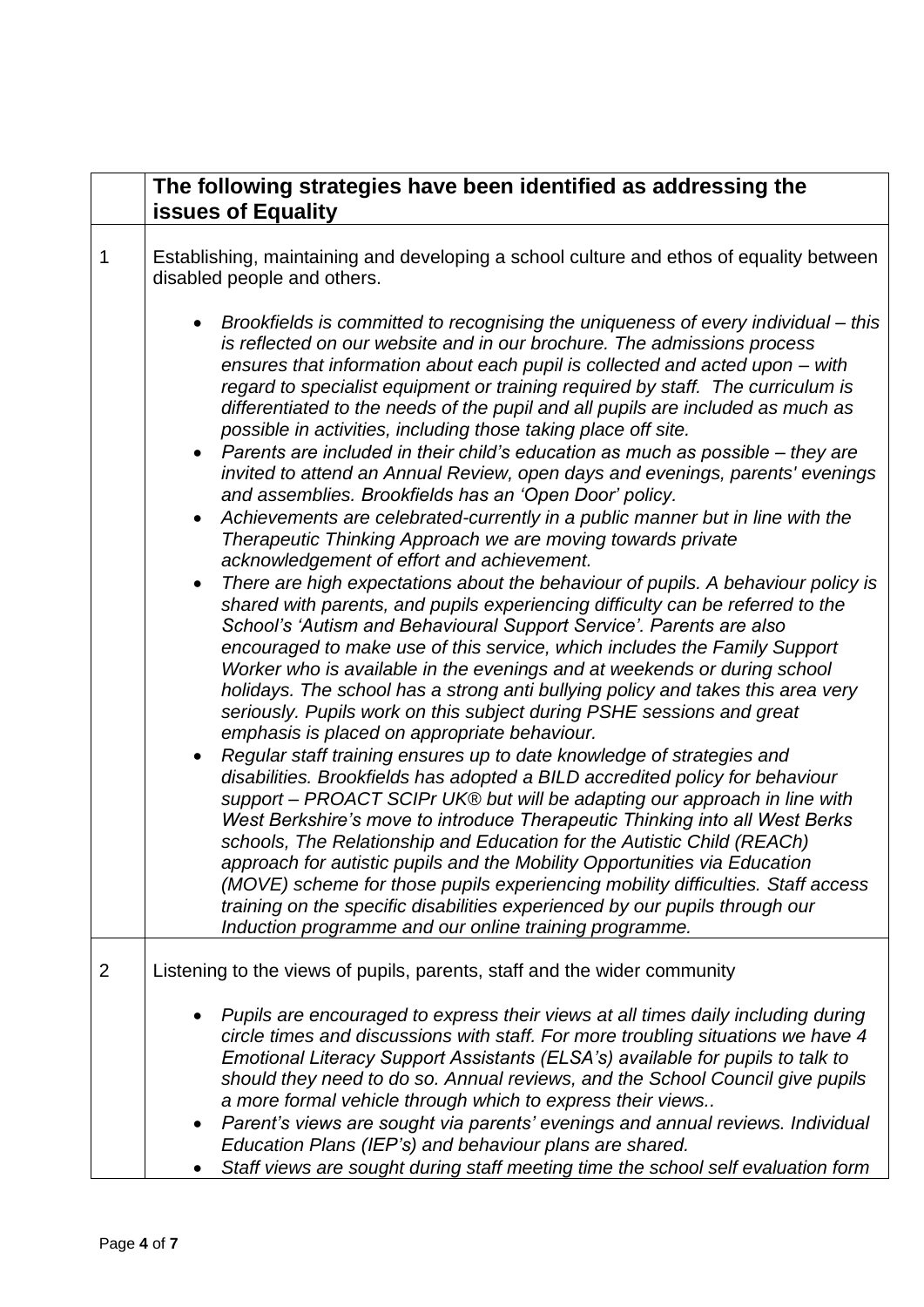|  | and the school's development plan.                                         |
|--|----------------------------------------------------------------------------|
|  | The wider community are invited to school productions and some assemblies. |
|  |                                                                            |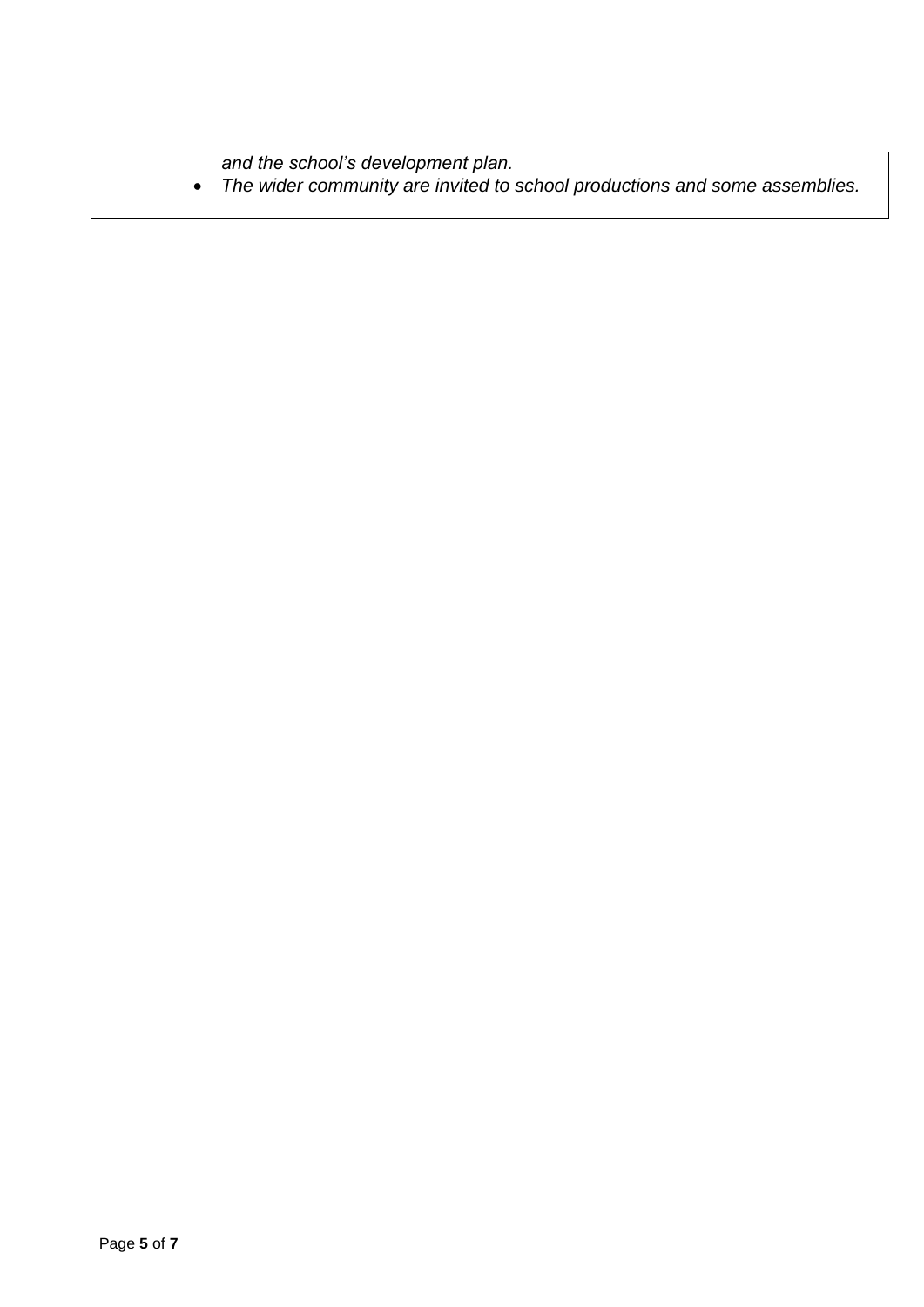| 3                       | Equalising opportunity and addressing the wide range of learning needs                                                                                                                                                                                                                                                                                                                                                                                                                                                                                                                                                                                                                                                                                                                                                                                                                                                                                                                                                                                                                                                                                                                                                                                                                                                                                                                                                                                                                                                                                                                                                                                                                                                                                                                                                                                                                                                                                                                                                                                                                                                                                                                                                                                                           |
|-------------------------|----------------------------------------------------------------------------------------------------------------------------------------------------------------------------------------------------------------------------------------------------------------------------------------------------------------------------------------------------------------------------------------------------------------------------------------------------------------------------------------------------------------------------------------------------------------------------------------------------------------------------------------------------------------------------------------------------------------------------------------------------------------------------------------------------------------------------------------------------------------------------------------------------------------------------------------------------------------------------------------------------------------------------------------------------------------------------------------------------------------------------------------------------------------------------------------------------------------------------------------------------------------------------------------------------------------------------------------------------------------------------------------------------------------------------------------------------------------------------------------------------------------------------------------------------------------------------------------------------------------------------------------------------------------------------------------------------------------------------------------------------------------------------------------------------------------------------------------------------------------------------------------------------------------------------------------------------------------------------------------------------------------------------------------------------------------------------------------------------------------------------------------------------------------------------------------------------------------------------------------------------------------------------------|
|                         | The Transition process is robust – new pupils to the school visit on several<br>occasions, spending time in the classroom and getting to know the pupils and<br>staff. In Primary, Staff, usually the class teacher and our Family Support<br>Worker, carry out a home visit to all new pupils There is a transition week in<br>July where all pupils spend time in their new Key Stage, in the class,<br>playground and for lunch. A Transition book is produced for every pupil who<br>would benefit from one – this has photos of peers, staff and rooms. Other pupils<br>have a photo class list. These can be taken home for parents to see and are a<br>way of lessening the impact of change.<br>The School adopts a 'Total Communication' approach. Pupils are given a range<br>of ways in which to communicate - Speech, Makaton, Communication books,<br>Braille and Moon. Staff are trained on these strategies which links in to the<br>curriculum thus allowing pupils to access information in a way suitable for them.<br>It also ensures pupils are able to communicate with staff and their peers.<br>The curriculum is constantly being updated to ensure its suitability for the<br>pupils. Specialist equipment may be bought to aid pupil's interaction and access<br>to the curriculum.<br>There is a robust Recording and Assessment system in place. This allows staff<br>to assess pupil's levels which feed in to the planning of new targets. Pupil<br>progress is closely monitored and any problems can be easily identified and<br>new strategies put in place.<br>The school has adopted the PROACT SCIPr UK® philosophy. Every staff<br>member is trained in this approach and receives regular refresher training.<br>Individual Behaviour Plans are agreed between class teams so as to deliver a<br>consistent approach. Any pupils causing particular concern are referred to the<br>ABSS (Autism & Behavioural Support Service) and a Behaviour Support Plan<br>drawn up. Behaviour records are kept and monitored and identified pupils<br>receive extra input to modify their behaviour. These are being adapted in line<br>with the Therapeutic Thinking approach that is currently being introduced into<br>all West Berkshire Schools. |
| $\overline{\mathbf{4}}$ | Informing and involving parents and carers<br>The school informs prospective parents through the prospectus and DVD<br>There are Open Days and Evenings for parents and carers when they can see<br>the school in action, meet with class teachers and see where their child is taught<br>End of year Parents Evenings are held when the parents and carers can discuss<br>their child's annual report<br>An Annual review is held near the child's birthday. All issues are addressed at<br>this time and the review ensures that the needs of the pupil are being met. Other<br>professionals are also invited as appropriate.<br>Newsletters are sent to parents termly and the Head teacher writes a report in<br>the intervening half term.<br>Many pupils have a home /school diary - this is a two way process to inform<br>home and school as to how the pupil is doing, notifying of any problems or areas<br>to celebrate                                                                                                                                                                                                                                                                                                                                                                                                                                                                                                                                                                                                                                                                                                                                                                                                                                                                                                                                                                                                                                                                                                                                                                                                                                                                                                                                              |